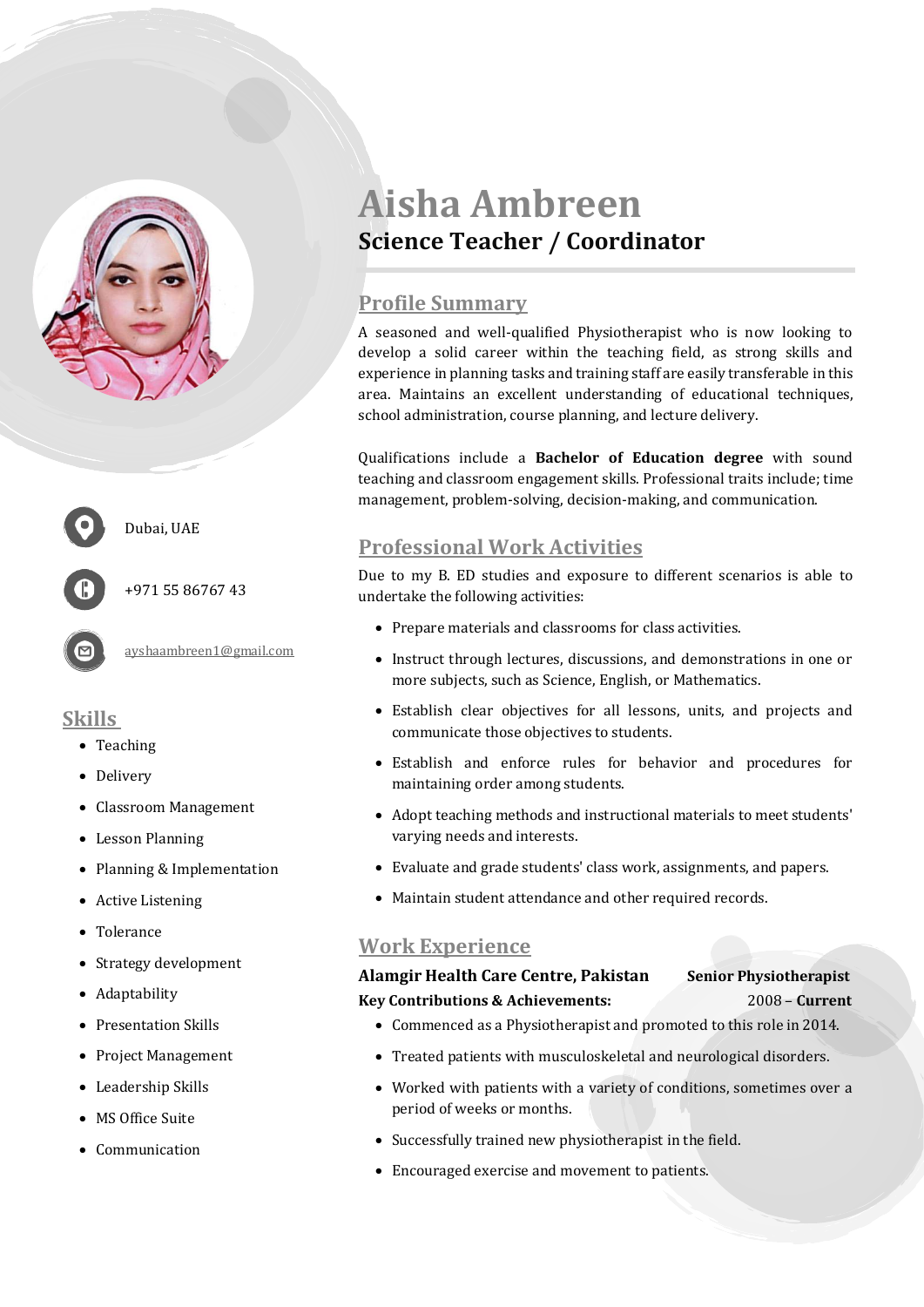#### **Patel Hospital, Pakistan** *Physiotherapist*

**Key Contributions & Achievements:** 2007 – 2008

- Effectively diagnosed, assessed, and treated problems.
- Advised patients on leading a healthy lifestyle.
- Liaised with other healthcare professionals to encourage a holistic approach to treatment.
- Formulated treatment plans to address the conditions and needs of patients.
- Stayed up to date with the latest developments in treatments and showed caring and compassion to the patients.

**Aga Khan University Hospital, Pakistan Trainee Physiotherapist Key Contributions & Achievements:** 2006 – 2007

- Educated patients, family members, and the community on how to prevent injuries and live a healthy lifestyle.
- Planned and organized physiotherapy and fitness programs.
- Conducted complex mobilization techniques and assisted trauma patients with how to walk again.
- Referred patients to doctors and other medical practitioners.
- Ensured full compliance with relevant standards.

#### **Liaqat National School of Physiotherapy Trainee Physiotherapist Key Contributions & Achievements:** 2005 – 2006

- Helped various patients recover from accidents, illness, or injury.
- Organized therapeutic physical exercise sessions.
- Provided massages and used specialist techniques.
- Effectively liaise with professionals such as doctors and nurses.
- Provided education and advice about exercise and movement.

#### **Education**

- Accelerated Doctor of Physiotherapy **Ziauddin College of Rehabilitation Sciences** 2021
- B. Ed (Honors) **University of Karachi, Pakistan** 2020
- BS in Physical Therapy **Liaqat National School of Physiotherapy, Pakistan** 2006

#### **Training & Professional Development**

- Cardio Pulmonary Resuscitation Course
- Operation Theater Assessment with Dr. Shahid Noor
- Training for Post Ambulatory Bandaging